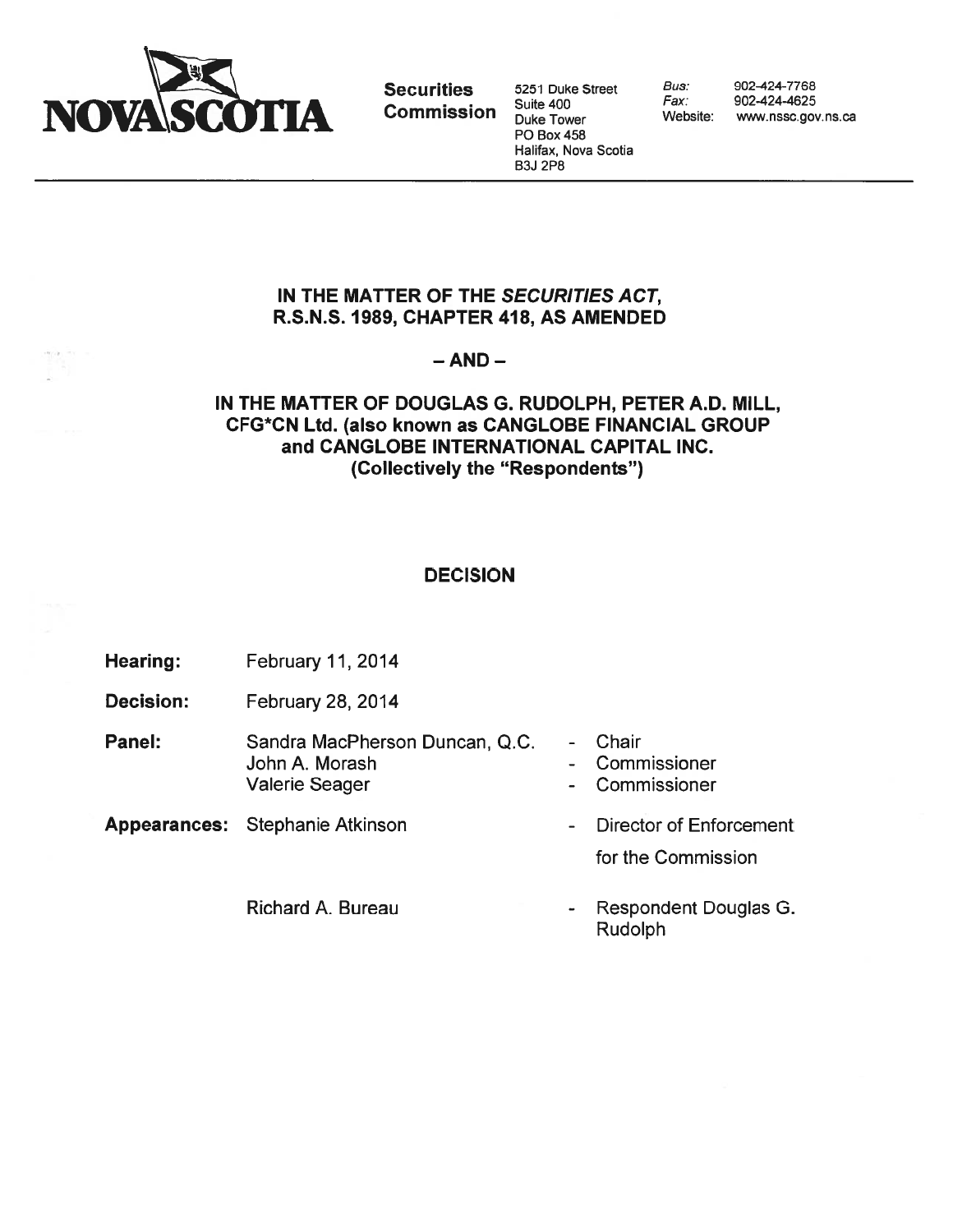## DECISION

 $1<sup>1</sup>$ On February 11, 2014, the Nova Scotia Securities Commission (panel of three) (the "Commission") heard <sup>a</sup> motion brought by the Director of Enforcement to determine whether it was in the public interest to make an Order protecting pre hearing disclosure by the Director of Enforcement to the named Respondents from unlawful dissemination and use. Specifically, the Order would require each Respondent to keep and treat all documents and all personal information, as defined in the Freedom of Information and Protection of Privacy Act (Nova Scotia) ("FOIPOP") in that disclosure confidential, other than for the purposes of the proceedings before the Commission, unless otherwise ordered.

#### Service of Notice of Hearing of Motion and accompanying documents

- 2. The only Respondent appearing at the motion was Douglas G. Rudolph with his counsel, Richard A. Bureau. The corporate Respondents were couriered the Notice of Hearing to their last known corporate addresses. These documents were returned as undeliverable.
- 3. The same documents were sent to the directors and Recognized Agent of the corporations. It appears service was successfully effected upon CFG\*CN Ltd as documents were signed for by J.P. Tolley, (John Patrick Tolley being <sup>a</sup> Director of that company). Similarly, the documents were couriered to Susan Thorne, director of Canglobe International Capital Inc. at her Ontario address as listed in the Federal Corporations Registry and were delivered and signed for by "Thorne" at that address.
- 4. Part 5 of the Rules of Practice and Procedure of the Commission provides:

5.1 Any notice or document required under the Rules to be served may be served by any means effective to deliver the notice or document or <sup>a</sup> copy thereof to the person or company being served or to that person's or company's counsel of record and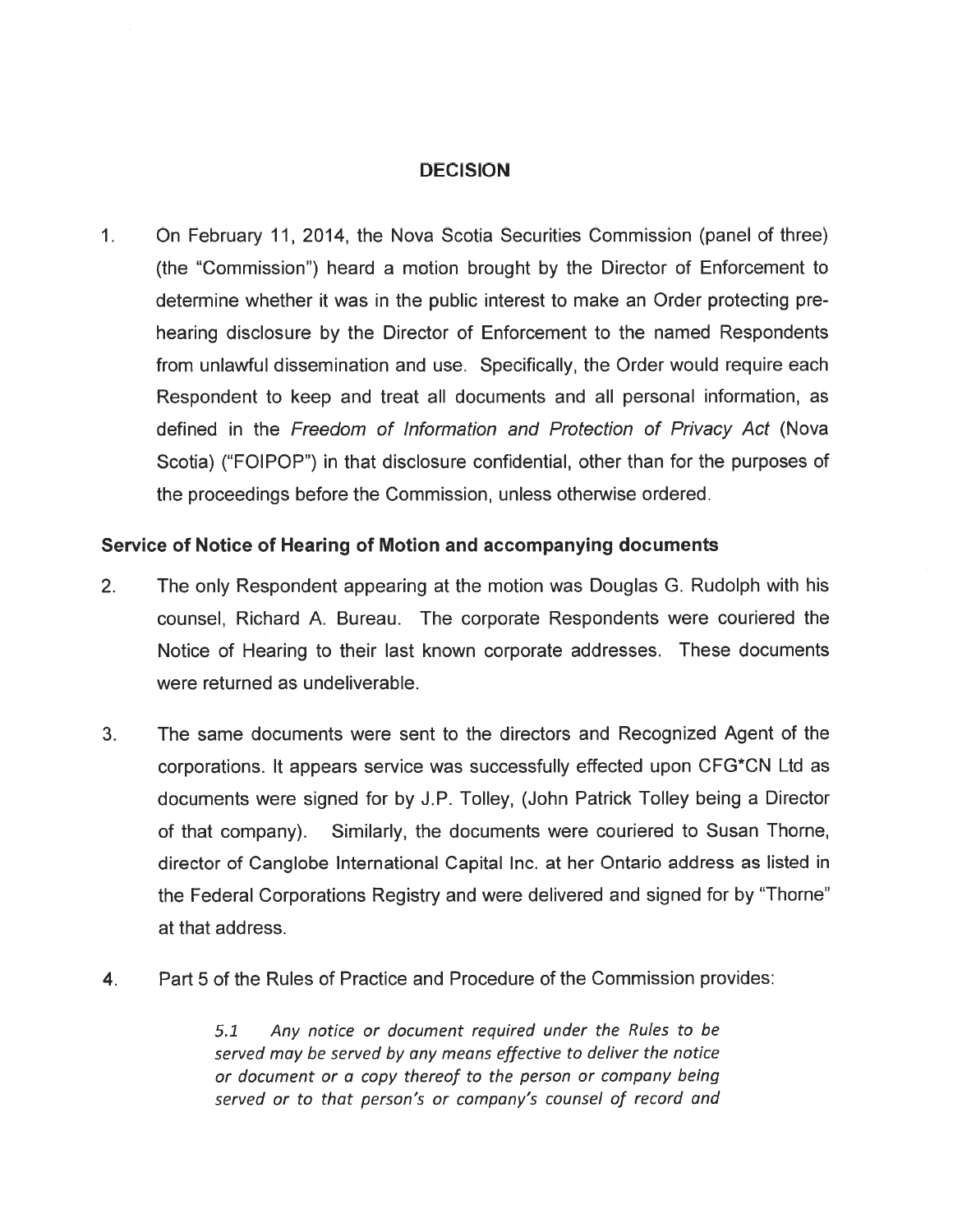shall be served no later than ten (10) days after the issuance of the notice or document. The notice or document shall be sufficiently served upon <sup>a</sup> person or company if it is served in accordance with this Part and is:

a. personally served upon the person or company;

b. sent to the person or company by prepaid mail at the last address of the person or company appearing on the records of the Commission or, if not so appearing, to such address as the Commission may direct; or

c. <sup>g</sup>iven in such other manner as the Commission may direct.

A notice or document served in accordance with paragraph b. of this section shall be deemed to be received by the person or company on the fifth day after the day it is mailed.

- 5. In all the circumstances, the Commission is satisfied that service has been properly effected upon the corporate Respondents in accordance with Part <sup>5</sup> of the Rules of Practice and Procedure.
- 6. The Commission had previously been advised of the unavailability due to illness of William Macinnes, Q.C., counsel for the Respondent, Peter A.D. Mill. It was determined that the hearing of the motion would procee<sup>d</sup> as scheduled with an opportunity being afforded to Mr. Maclnnes to make representations on behalf of his client in writing at his later convenience. It was subsequently determined that Mr. Macinnes had, in fact, consented to the issuance of the Order proposed by the Director of Enforcement.

#### Hearing of the Motion

7. The Director of Enforcement seeks the proposed Order of confidentiality attaching to the pre-hearing disclosure because it will contain <sup>a</sup> significant amount of private information relating to individuals and/or entities who are non parties to this proceeding. This information would be considered "personal information" as defined by FOIPOP. The Commission must protect the private and confidential information of non-parties as required by FOIPOP and section 29A of the Securities Act.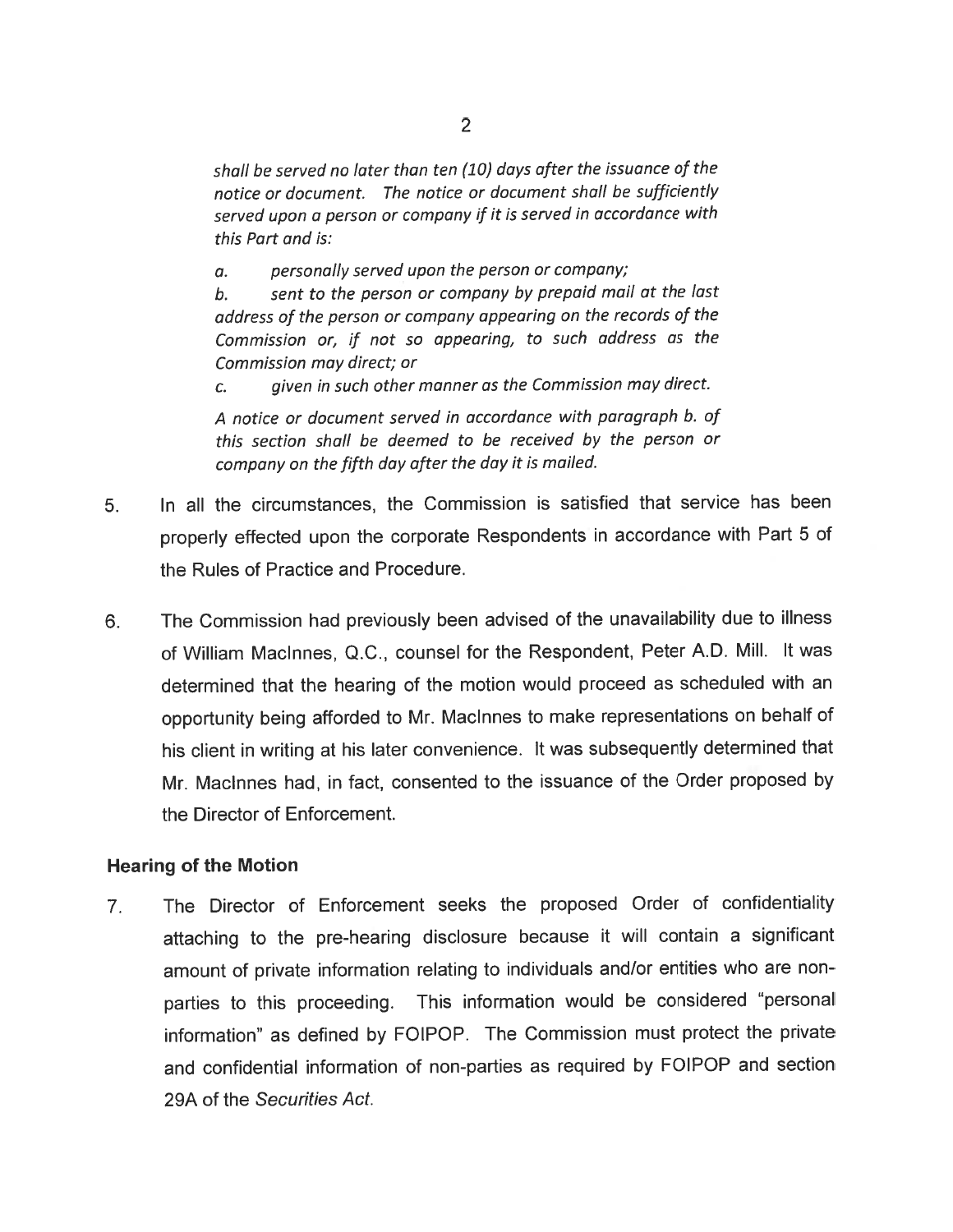- 8. The Director of Enforcement submitted the options open to the Commission to protect the non-parties' privacy interests are to:
	- a. redact all persona<sup>l</sup> information in the disclosure both parties agree this is not feasible as it would render the ultimate disclosure meaningless;
	- b. obtain the consent of some thirty witnesses whose personal information are contained in the proposed disclosure- the Commission says would be onerous and time consuming and would unnecessarily delay the process. Upon questioning by the Panel, counsel also agree<sup>d</sup> that in the absence of consent of the individuals, enforcement staff would still remain duty bound to disclose all relevant information to the parties for the purpose of the proceedings; and
	- c. issue the proposed Order.
- 9. Mr. Bureau, on behalf of his client, objected to the proposed Order. He agreed that pursuan<sup>t</sup> to Rule 8.1 and 8.2 of the Rules of Practice and Procedure enforcement staff was obliged to produce all material relevant to the proceedings. He objected to the issuance of the propose<sup>d</sup> Order on the following bases:
	- a) The propose<sup>d</sup> Order would breach natural justice in that it would deny his client <sup>a</sup> fair opportunity to correct or contradict statements or information made against him in the disclosure.

This argumen<sup>t</sup> appeare<sup>d</sup> to emanate from <sup>a</sup> belief that the propose<sup>d</sup> Order would preven<sup>t</sup> him from interviewing witnesses concerning the disclosure. As the proposed Order would specifically allow the parties to make use of the information, for the purpose of these proceedings, this concern has no merit.

b) The proposed Order would preven<sup>t</sup> the parties from using the information in separate civil proceedings.

The Panel finds this is not <sup>a</sup> valid basis for rejecting the proposed Order.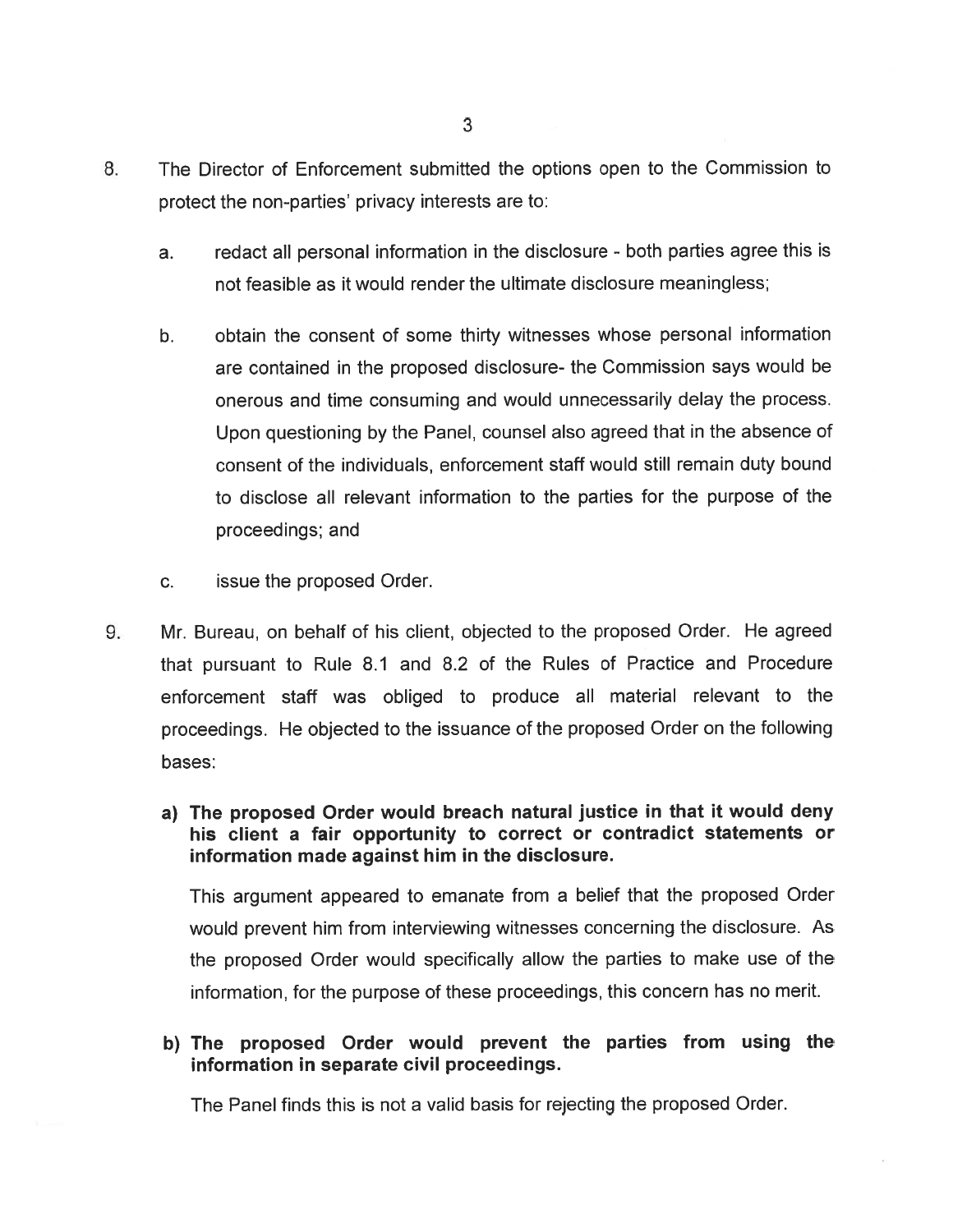Pursuant to Rule 8 of the Rules of Practice and Procedure, by jurisprudence beginning with R. v. Stinchcombe [1991] 3 S.C.R. 326 and by the requirement of fairness as <sup>a</sup> tenet of natural justice,1 it is common ground that enforcement staff of the Commission have <sup>a</sup> legal duty to make available for inspection to the parties all documentary evidence relevant to the proceedings in their possession or control. This must be done regardless of privacy concerns.

In Canada it is well established that information provided in <sup>a</sup> pre-hearing context such as this imposes upon the party receiving the information an implied undertaking of confidentiality. It is not to be used by the other parties excep<sup>t</sup> for the purpose of that litigation, unless or until the scope of the undertaking is varied by court order or other judicial order or <sup>a</sup> situation of immediate and serious danger emerges. See, for example, Juman v. Doucette 2008 SCC 8; Canada (Director of Investigation and Research) v. Southam Inc., 1991 CanLil 1 (CT); Goodman v. Rossi 1995 CanLil 1888 (ON CA), (1995), <sup>125</sup> D.L.R. (4th) <sup>613</sup> at pp. 623-624) (Ont. CA.), Pelletier v. Pelletier, 2013 ABPC 141 (CanLil); United Steelworkers Local 1-2693 v. Kimberly-Clark Corporation, 2008 CanLil 23941 (ON LRB).

In our view, the proposed Order reiterates the duty imposed upon the parties that already exist by virtue of the implied undertaking of confidentiality. In light of the duty imposed upon the Commission under FOIPOP to ensure the privacy interests are protected, it is nevertheless reasonable to impose an Order containing the terms proposed by enforcement staff.

 $<sup>1</sup>$  Pre-hearing disclosure is one of the requirements of natural or fundamental justice. An</sup> affected party must have adequate opportunity of knowing the case to be met. See Jones and de Villars, Principles of Administrative Law, 4<sup>th</sup> Edition, 2004 at p. 258.